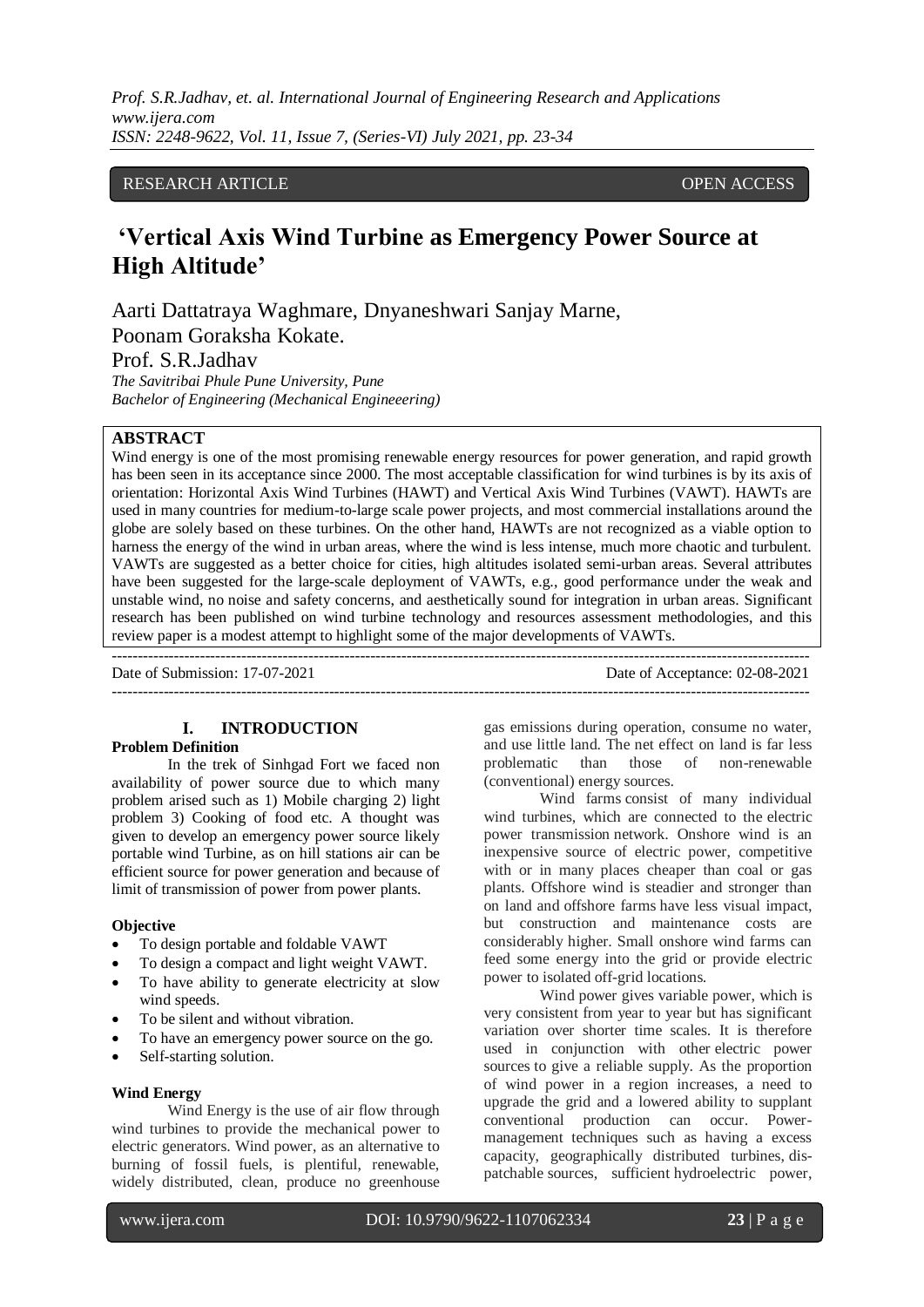exporting and importing power to neighbouring areas, or reducing demand when wind production is low, can in many cases overcome these problems. Weather forecasting permits the electricpower network to be readied for the predictable variations in production that occur.

Wind energy is the world`s fastest growing renewable source. According to targets for wind energy presented by International Energy Agency, the global contribution of wind energy should reach from 15 to 18% by 2050. During the last decade, global cumulative wind capacity increased from 59 GW in 2005 to 433 GW in 2015 supplying 3.7% of global electricity. Wind installations have represented more capacity than any other renewable energy technologies. At the end of 2015, the cumulative installed and grid-connected wind power in the European Union reached 143 GW with 8.9 GW in Italy, placing this country at the fifth position among the EU wind energy producer countries. It is reported that, in 2015, a considerable number of small wind turbines (under 200 kW) have been installed. In Italy, a cumulative installed capacity of small wind systems has reached approximately 50 MW with 2,000 new wind turbines.

Wind energy has become one of the fastest growing segments of all renewable energy sources as a sustainable and eco-friendly alternative to fossil fuels which can irreparably harm the environment. With the negative environmental effects of longterm fossil fuel use, alongside the depletion of previously abundant oil and gas reserves, there is a global demand for a sustainable and clean alternative energy resource . Wind energy has become one of the most viable alternative energy resources, with recent technological advances leading to more efficient turbine designs. Global warming, energy scarcity, rapid depletion of fossil

fuels and exponential growth in the energy demand in several developing countries has created an excellent opportunity for large-scale acceptance of renewable energy technologies.

## **Savonius Wind Turbine**

Savonius wind turbines are type of verticalaxis wind turbine (VAWT), used for converting the force of the wind into torque on a rotating shaft. The turbine consists of a number of aerofoils, usually but not always vertically mounted on a rotating shaft or framework, either ground stationed or tethered in airborne systems.

The Savonius wind turbine was invented by the Finnish engineer Sigurd Johannes Savonius in 1922. However, Europeans had been experimenting with curved blades on vertical wind turbines for many decades before this. The earliest mention is by the Italian Bishop of Czanad, Fausto Veranzio, who was also an engineer. He wrote in his 1616 book 'Machinae novae' about several vertical axis wind turbines with curved or V-shaped blades.

The Savonius turbine is one of the simplest turbines. Aerodynamically, it is a drag-type device, consisting of two or three scoops. Looking down on the rotor from above, a two-scoop machine would look like an "S" shape in cross section. Because of the curvature, the scoops experience less drag when moving against the wind than when moving with the wind. The differential drag causes the Savonius turbine to spin. Because they are drag-type devices, Savonius turbines extract much less of the wind's power than other similarly-sized lift-type turbines. Much of the swept area of a Savonius rotor may be near the ground, if it has a small mount without an extended post, making the overall energy extraction less effective due to the lower wind speeds found at lower heights.



Fig 5.(Savonius Wind Turbine)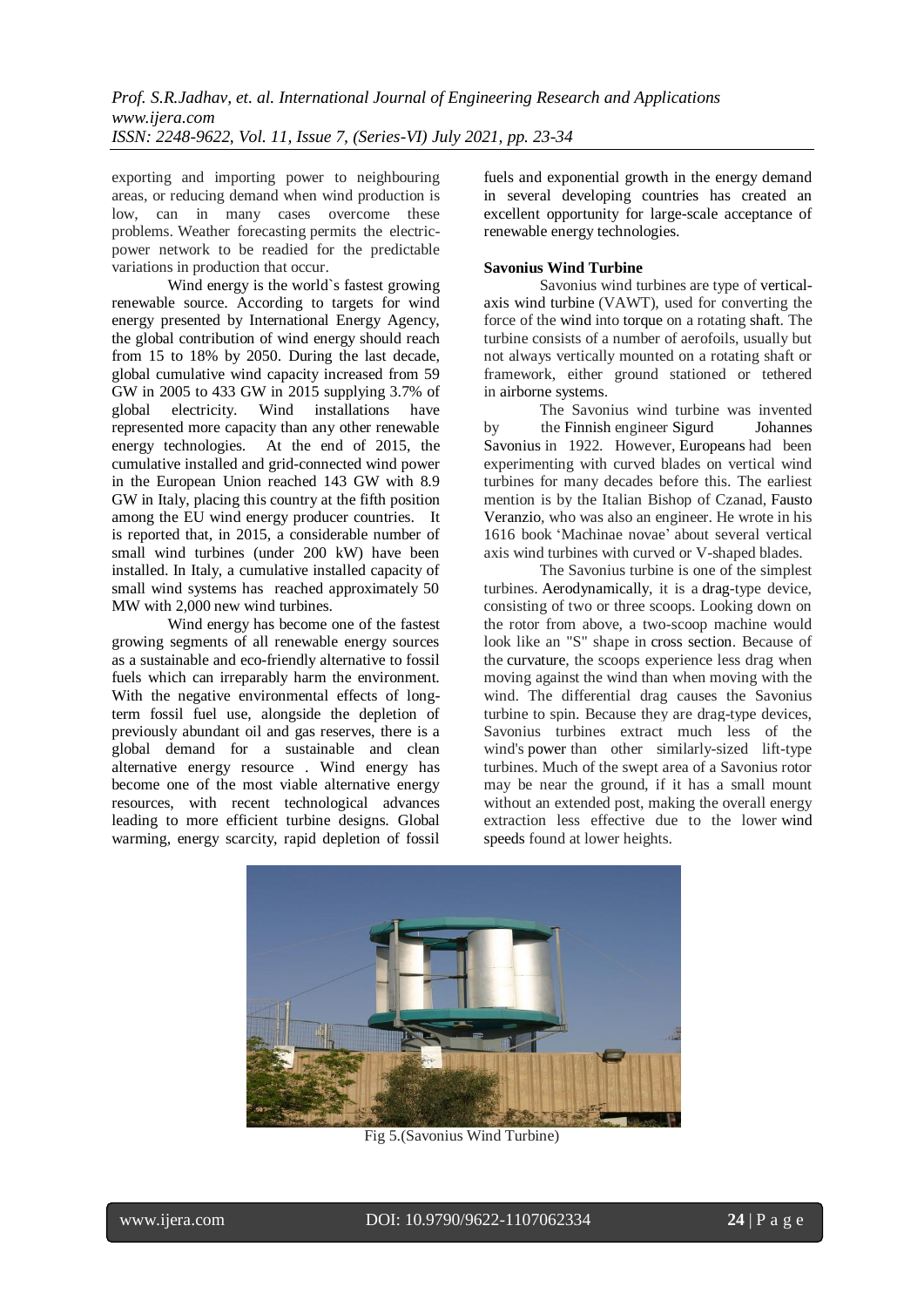According to Betz's law, the maximum power that is possible to extract from a rotor is  $P_{\text{max}} = (16/27) \cdot \rho \cdot r \cdot h \cdot v^3$  where  $\rho$  is the density of air, h and r are the height and radius of the rotor and v is the wind speed. However, in practice the extractable power is about half that (one can argue that only one half of the rotor the scoop co-moving with the wind works at each instant of time). Thus, one gets  $P_{max}$ ≈0.36kg-m<sup>-3</sup>.h.r.v<sup>3</sup>

The angular frequency of a rotor is given by $\omega = \lambda$ .v/r, where  $\lambda$  is a dimensionless factor called the tip-speed ratio.  $\lambda$  is a characteristic of each specific windmill, and for a Savonius rotor *λ* is typically around unity.

For example, an oil-barrel sized Savonius rotor with  $h=1$  m and  $r=0.5$  m under a wind of  $v=10$  m/s, will generate a maximum power of 180 W and an angular speed of 20 rad/s (190 revolutions per minute).

These turbines have achieved some level of acceptance due to their low cut-in wind speedsand self-starting capability but suffer from a low rotational performance and overall efficiency.Akwa et al.performed a detailed study on Savonius turbines and concluded that a diversity of rotor configurations is a useful characteristic of this type machine. The aerodynamic performance is affected by the geometry of the rotor, air flow characteristics, and operational conditions. The power coefficient of diff erent designs of Savonius varied and evaluated in the range of 0.05–0.30.



Fig 6.(A sectional view of tested blade designs of Savonius Turbine and variations of RPM in blade design with wind speed)

Recently Savonius was tested with four blade configurations for the rotational performances. The experiments were conducted for the curved, straight, aerofoil, and twisted blade.The straight blade design was found to have the least rotational performance (RPM) while the best performance was recorded for the twisted blade type.

## **1.6. Advantages of VAWT over HAWT**

VAWTs commonly function nearer to the ground, and has the benefit of enabling placement of heavy equipment, such as the gearbox and generator, close to the ground level and not in the nacelle.

Another benefit of a VAWT over the HAWT is that it does not need a yaw mechanism, because it can harness the wind from all directions. This benefit is outweighed by numerous other limitations, such as: time varying power output because of change of power in a single blade rotation, the requirement for guy wires to support the main tower and the fact that the Darrieus VAWTS are do not self-start like HAWTS.

VAWTs give many advantages when compared traditional horizontal-axis wind turbines (HAWTs). They may be packed very closer together inside the wind farms, and this allows more in any space. They are also quiet, they are omnidirectional, and they also generate lower forces on the support structure. They also do not need as much wind in order to produce power, therefore permitting them to be nearer to the ground where the speed of the wind is lower. Because they are closer to the ground, this means they are easily controlled and can be implemented on tall structures. cautiously designing the wind farms using VAWTs may result in the generation of power output that is ten times greater than a HAWT wind farm that is the same size.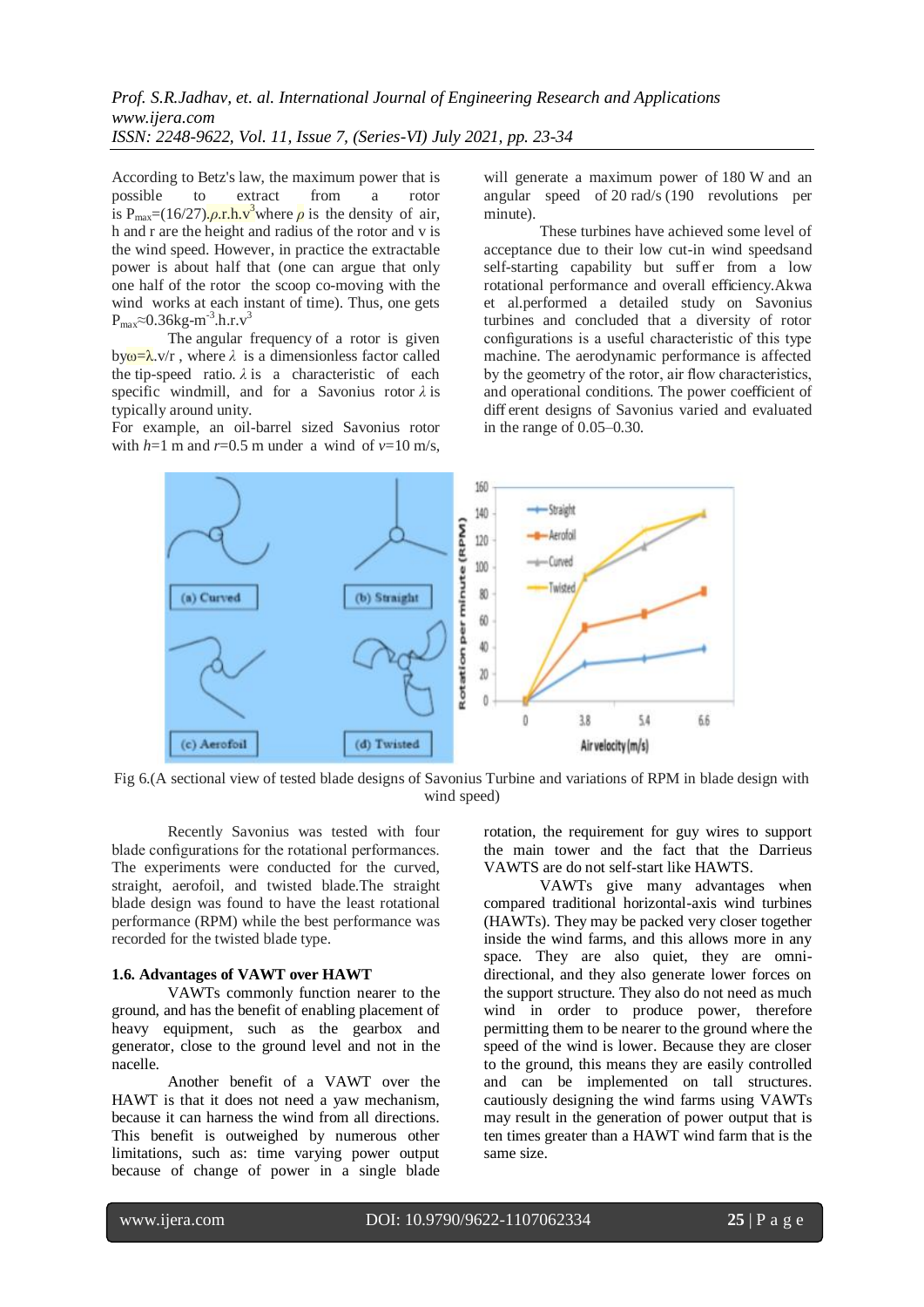VAWTs are also more quieter than the HAWTs, with the dB levels at a ground level that is ten meters from the tower measured about 95 dB for a HAWT this is about the sound of a highway with cars passing by – as compared to about  $\overline{38}$ dB for a VAWT which is about the sound of whispered conversation. This is because of multiple reasons, starting with a lower tip speed of VAWTs.

## **1.7. Disadvantages of VAWT**

- VAWTs sometimes do not function properly under winds that are gusty.
- They generate extremely low starting torque, and also have dynamic stability issues.
- Due to broad variation in applied forces in every rotation the blades may lead to fatigue failure.
- The vertical types of blades implemented in early models became bent with every spin, and this caused them to have cracks.
- This makes VAWTs less reliable.

#### **1.8. Uses of VAWT**

- $\triangleright$  Battery charging of gadgets.
- Auxillary power for boats or caravans.
- $\triangleright$  It can be mounted on road dividers.
- $\triangleright$  It can be used to light street lights.

## **1.9. Methodology**

- Problem Definition
- Literature review and Market survey
- Design 2D sketch of model in Auto-CAD.
- Selection of standard components.
- Calculations of remaining parts.
- Purchasing of standard components from market.
- Designing of rough 3D model
- Analysis
- Manufacturing
- Assembly
- Testing of Model

## **II. LITERATURE REVIEW**

**Craig Stout , Sheikh Islam ,Alasdair White , Scott Arnott , Erald Kollovozi ,Morven Shaw , Ghazi Droubi , Yashwant Singha , Benjamin Bird** did a study on efficiency improvement of vertical axis wind turbine with an upstream deflector.Thepurpose was to investigate the fluid flow around a three-bladed VAWT and analyse the effect an upstream deflector has on the turbine efficiency .The major advantage of VAWT is that they are omni-directional and can extract wind energy in all direction. However there is a problem of negative torque induced on the returning blades. Hence deflectors are used to overcome this

problem by redirecting the airflow away from returning blades, decreasing the negative torque.

A numerical analysis was conducted using CFD to ratify the chosen airfoil geometry , then design and analysis of the VAWT was done for both open rotor and deflector configurations. All CFD simulations were performed in 2-D using ANSYS Fluent 14.0. The geometry and mesh of the open rotor models were created using ANSYS Fluent 14.0 Design Modeller. The governing equations were based on continuity and momentum equations and are solved using k-epsilon (RNG) turbulence model. The open rotor was optimized first and then the Augmented rotor (deflector).

The Darrieus-turbine consisting three NACA 7715 airfoil blades of 1m chord length was designed. Three domains were used for numerical analysis a) the outer fluid domain b) the rotating rotor domain and c) inner fluid domain. The rotor domain was defined as a moving reference frame , with angular velocity input parameter used to vary the tip speed ratio of turbine. An output parameter of torque (T) was used in many calculation to measure turbine efficiency..

The augmented rotor was identically modelled to open rotor , with addition of a deflector plate. To determine turbine performance the top quadrant and bottom quadrant were simulated.

Testing of four bottom quadrant deflector was done with deflector angles of  $90^0$ ,  $63^0$ ,  $45^0$  and 36<sup>0</sup> . The results show that the performance of turbine was decreased by 9.006% and 9.034% respectively. With smaller deflector angles of  $45^0$ and  $36<sup>0</sup>$  the efficiency was seen to be increased by 1.741% and 2.212% respectively.

The variation in efficiency was seen because the way in which the deflectors direct the flow. Deflector with larger angles  $(90^0$  and  $63^0)$  were seen to alter the flow to blades 1 and 3, reducing the forces of lift. The desired result of pressure distribution reduction on blades was achieved but the wind flew over the returning blade 2. However the size of the deflectors leads to the redirection of flow to blade 1, reducing the induced force of lift on the blade. For the smaller deflector widths (45° and 36°) the flow onto blade 1 is not altered significantly.This allows for the generation of torque as if the turbine was in its 'open-rotor' condition, while reducing the flow to the returning blade (blade 2). This allows for the improvement of the systems efficiency, while reducing the rotational speed of the system required to reach optimal efficiencies.

For comparison, an identical set of simulations were conducted with the use of a series of top-quadrant deflectors, with widths of 90°, 63°, 45° and 36° implemented. However, significant decreases in the turbine efficiency were obtained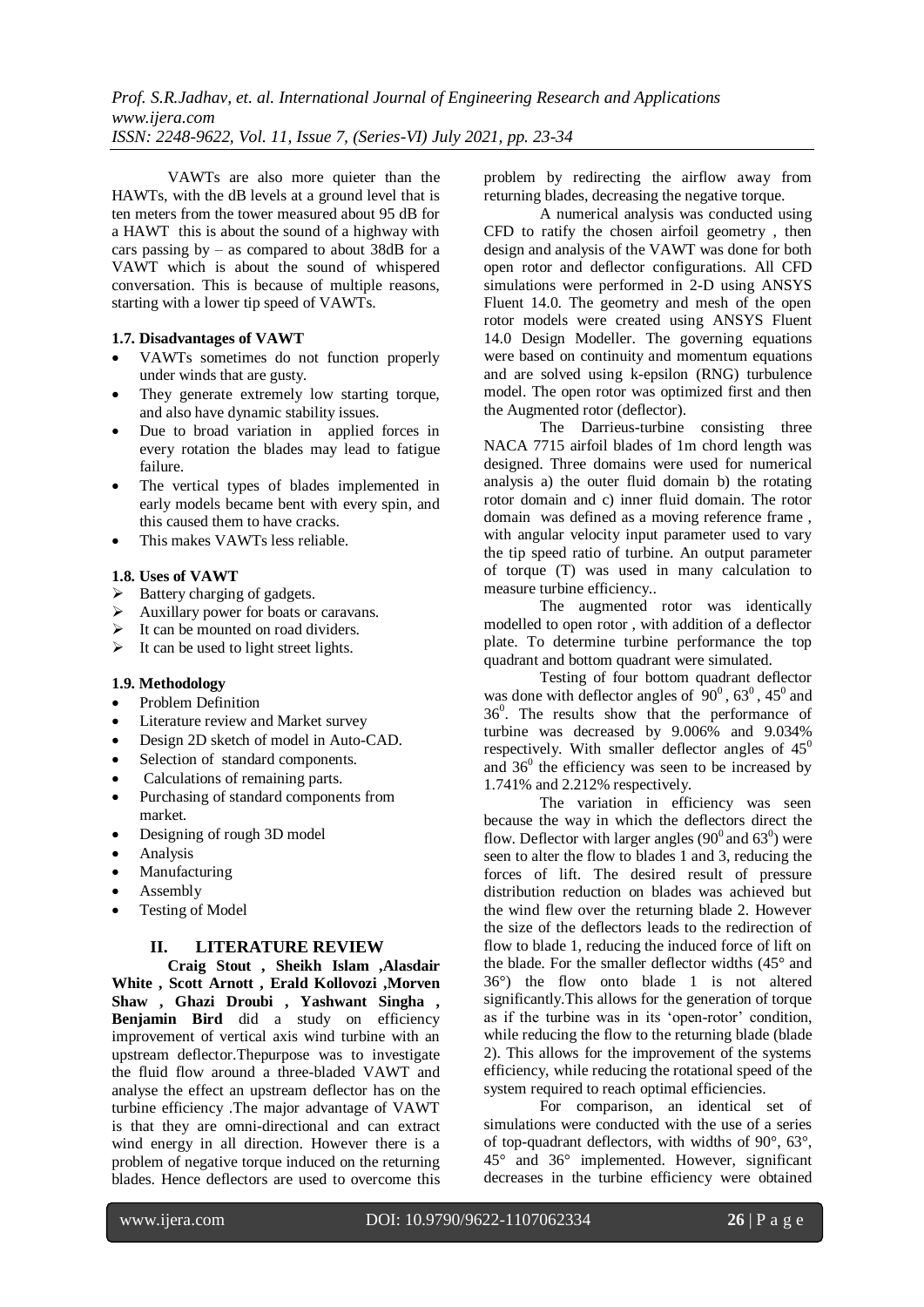when all top-quadrant deflector variations were used. Smaller angles  $(63^0, 36^0, 45^0)$  reduced the efficiency of rotor by 11.078%, 3.736% and 2.256% respectively. For a larger angle the maximum efficiency was seen to be increased by 1.266%.

The results were concluded that the use of small curved upstream deflectors improved the optimal performance of turbine by 1.266%. Thus the use of deflectors had a positive effect on turbines performance.

**M.M.S.R.S. Bhargava , Velamati Ratna Kishorea, Vaitla Laxmanb** did a study on influence of fluctuating wind conditions on vertical axis wind turbine using a three dimensional CFD model. The paper presents investigation on the effect of fluctuating wind conditions on the performance of 1.1kW commercial Darrueus type 3 straight bladed VAWT. , Darrieus type having NACA 0015 airfoil profile. Turbulence was modelled using Transition SST K-ω model. Free stream velocity U∞ was varied in sinusoidal manner with respect to flow time for  $U_{\text{mean}}=10$  m/s. In this study, the effect of variation of fluctuation amplitude  $U_{\text{amp}}$ , fluctuation frequency  $f_c$  and tip speed ratio  $\lambda$  on the performance of VAWT was investigated. The vortex structures are studied for  $U_{\text{amp}} = 10\%$  and 50%.

From the results, it is observed that the uniform and fluctuating wind CP curves do not trace each other. Cycle averaged CP increases with Uamp. A maximum CP of 0.33 is obtained corresponding to Uamp =50%. Cycle averaged CP increases to a maximum value and then decreases with  $\lambda_{\text{mean}}$ . Maximum CP of 0.31 is obtained corresponding to  $\lambda_{\text{mean}} = 2$ . Cycle averaged CP increases to a maximum value and then marginally decreases with  $f_c$ . Maximum CP of 0.31 is obtained corresponding to  $f_c$  =1 Hz. Hence the overall performance under fluctuating wind conditions improved when VAWT is operated at higher U<sub>amp</sub>,  $\lambda_{\text{mean}} \geq 2$  and  $f_c$  close to 1Hz.

**Bavin Loganathan, Israt Mustary, Harun Chowdhury, Firoz Alam** have presented a study on effect of turbulence on a savonius type micro wind turbine. The objective of the study was to investigate effect of turbulence of a multi-bladed micro vertical axis wind turbine with semi-circular shaped blades in a wind tunnel environment under a range of wind speeds. Power inputs of a 24, 32 and 40 bladed rotor distance between two blades of 35mm, 17.5mm and 9mm was measured.

A VAWT having semi circle shaped blade made of PVC material mounted in between two circular discs providing equal space were used. Three rotors with 24, 32 and 40 blades with blade diameter of 40 mm and blade height of 160 mm were constructed. The rotor radius is 150 mm. The RMIT Industrial Wind Tunnel was used to measure the torque and rpm of the wind turbine for different configuration of the grid. Generation of turbulence was done with the help of wooden grids. Three different grids were used to maintain a blockage ratio of50%.The small, medium and large grid sizes were (70 mm u 70 mm), (250 mm u 250 mm) and (720 mm u 720 mm) respectively. The turbulence intensity was measured by keeping the inlet velocity constant at 8.5 m/s and varying distance of the turbine from the grid position from 0 to 7.5 m. The setup was positioned and fixed properly on top of the movable test rig table. The test rig table was placed at different position in the wind tunnel. After performing the experiments it was observed that turbulence intensity increases with the increase of grid size. Smaller grids had larger impacts on turbulence intensity comparing to large and medium grids.The variation of power with intensity for 24-, 32- and 48-bladed rotors using small, medium and large grids. It can be observed that the turbulence had a significant impact on the power output of the turbines. The result shows that the power output of a multi-bladed Savonius type rotor decreases with the increase of turbulence intensity. The result also shows that the turbulence intensity increases with the increase of grid size with the same blockage ratio. The larger grid dimensions had higher flow rate thus the turbine power was larger. The inlet velocity had higher impact on power output compared to intensity. The result also indicated that the optimal number of blades for the Savonius type micro vertical axis wind turbine is 32 blades. Further increase or decrease of the number of blades can decrease the power output of the turbine.

**Sahishnu R. Shah , Rakesh Kumar b, Kaamran Raahemifar , Alan S. Fung** have done a research on small scale vertical axis wind turbine. The primary objective of this research was designing and modelling of vertical axis wind turbine. Two new shapes of rotor blade were examined against straight and curved blades in terms of rotational performances. MATLAB simulation was used to develop a mathematical model comprising of various parameters which were used for validation of model. The aims were to analyze turbine blade shape, develop a mathematical algorithm and to establish the techno economic performance to the new curved shape design. The design intended that the turbine should have low cut-in wind speed, lightweight, and can be easily moveable. The drag based machine should be capable of harnessing energy from the nondirectional wind at low cut-in speed, which makes it a better choice for many urban applications. A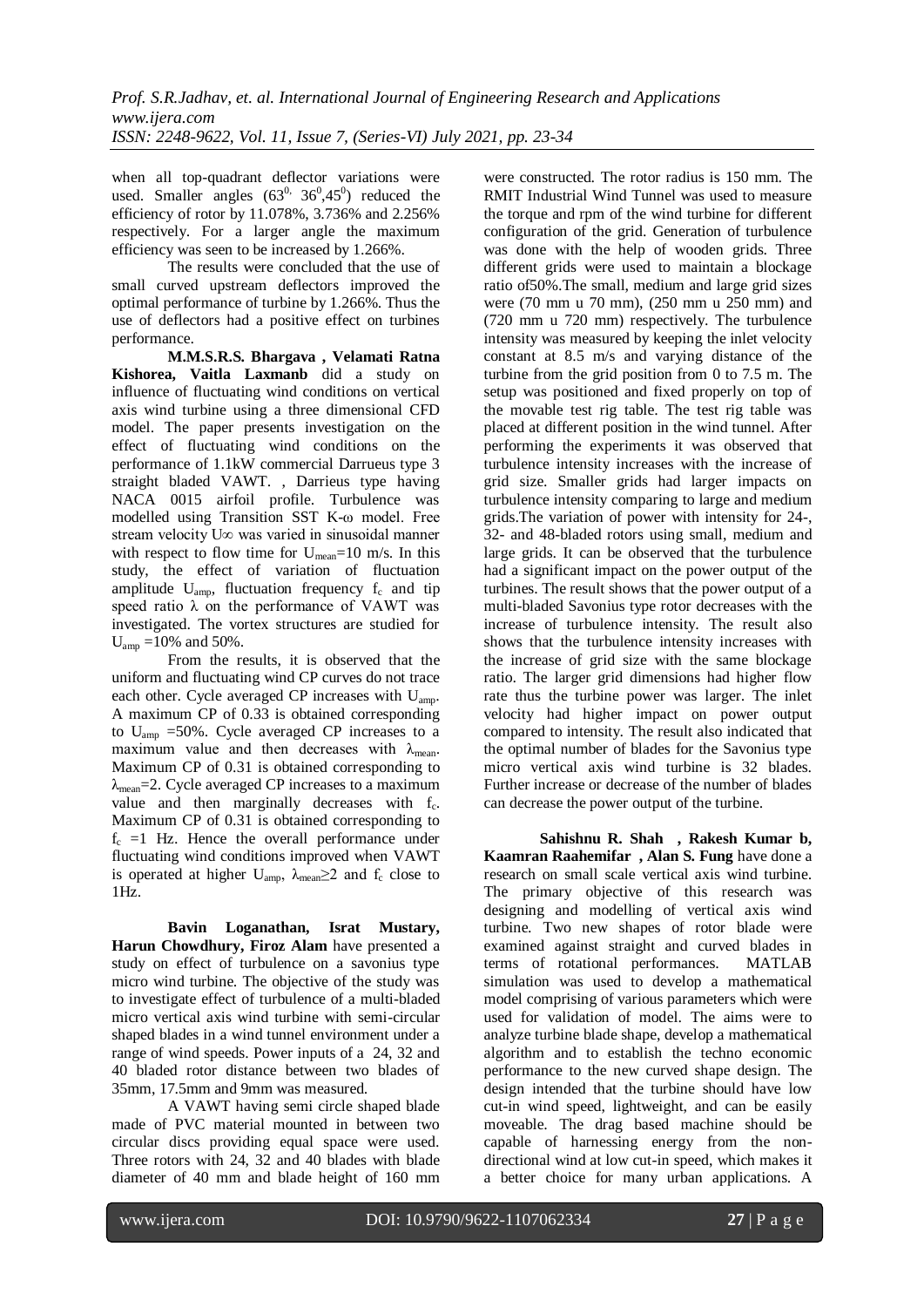Savonius turbine was selected as it requires very low cut-in wind speeds. Savonius rotors with four shapes wre tested and their rotational performance were analyzed. Curved, straight, aerofoil and twisted blades were used for conducting the experiments. The rotations per minute (RPM) for each blade types were recorded with respect to wind speed . The straight blade was found to have lowest RPM in all four shapes while the best RPM has been posted for the twisted blade. In respect to the wind speed, the straight blade has been seen to have less efficiency in comparison to other three blades shapes. The reason for this is there is a more drag force acting on the straight blades, separated by 120◦ , relative to the other three configurations. The same speed of wind produces the lesser amount of torque for straight blade shape. The rotational performance for the curved blade type was closer to the twisted type, whereas, the aerofoil blade has lower RPM than the twisted and curved blades.

To advance the proposed design a mathematical model was made using MATLAB . The software was used to analyze the performance of the model. The output voltage and currents were analyzed and the simulated values of voltage, current, and power were estimated and compared with experimental results. The calculation for electrical power output and annual energy generated at various predictable wind speeds were also made. The results were concluded as the simulation results were in a reasonable agreement to experimental values. This difference was due to uncontrolled test conditions and measurement errors. The annual energy output estimated that the design could generate annual energy of 7838kWh and corresponding annual revenue was estimated \$846.51.

## **III. DESIGN AND CALCULATION TURBINE DIMENSIONS**

Due to starting torque problems in Darrieus type turbine we have selected savonius type of turbine for our designing and manufacturing. Energy carried out by wind is given by kinetic energy

Hence,  $KE=1/2$ \*m\* $V^2$  $KE=1/2*_{0}*A*V^{3}$ Where A= Swept Area

 $p = Air Density$ 

V= Wind Speed

A physical limit is exists known as Betz limit.

It is the hypothetical maximum energy which can be extracted from a volume of moving air. It was independently discovered by three different scientists between 1915 and 1920, but as per Stiglers Law it wasn't named after the person who discovered it first but after Alfred Betz who discovered it in 1920.

The limit is 16/27, typically represented as the approximation 59.3%.

It is based on a hypothetical disk with an infinite number of blades with no drag and no hub. This is obviously different than any real world device.

The principle is simple. At a certain point, the back pressure of air makes the air move around the device instead of through it. Obviously, if all of the energy was taken from the moving volume of air, the air would be still behind the device. In that case, all the rest of the air would simply move around it for no generation. Note that this has been the fatal flaw with every concentrator / Venturi effect / funnel wind turbine since the 1920's, up to and including the Sheerwind Invelox.

Commercial utility-scale wind turbines with horizontal axes and three blades don't achieve 59.3% of course but they approach 90% of that and have been proven globally as the best set of compromises for economically harvesting energy from the wind. That's why utility scale wind generation is the cheapest form of new generation out there.

That last bit is important. Efficiency of harvesting of a free resource doesn't matter when the free resource is so abundant that there are multiples of the energy flowing through it at any given time. What does matter is the economics of harvesting the energy.

As savonius type of turbine is considered the betz limit is considered as 0.26 Power to be generated is 125 watts

 $125=0.26*1/2*1.225*A*10<sup>3</sup>$ 

A= $0.784$ m<sup>2</sup>

H=0.784m

 $D=0.9m$ 

# **SHAFT**

# **Initial Driveshaft Design**

The design of the turbine driveshaft was initially governed by the torque generated from the rotating blades.

The yield strength of AISI1018 is

 $\sigma_v = 370 \text{ MPa}$ 

# $=$ 370\*10<sup>6</sup> Pa

Maximum principal stress theory is  $\sigma_v$  and the minimum principal sheer stress is zero from the maximum shear stress theory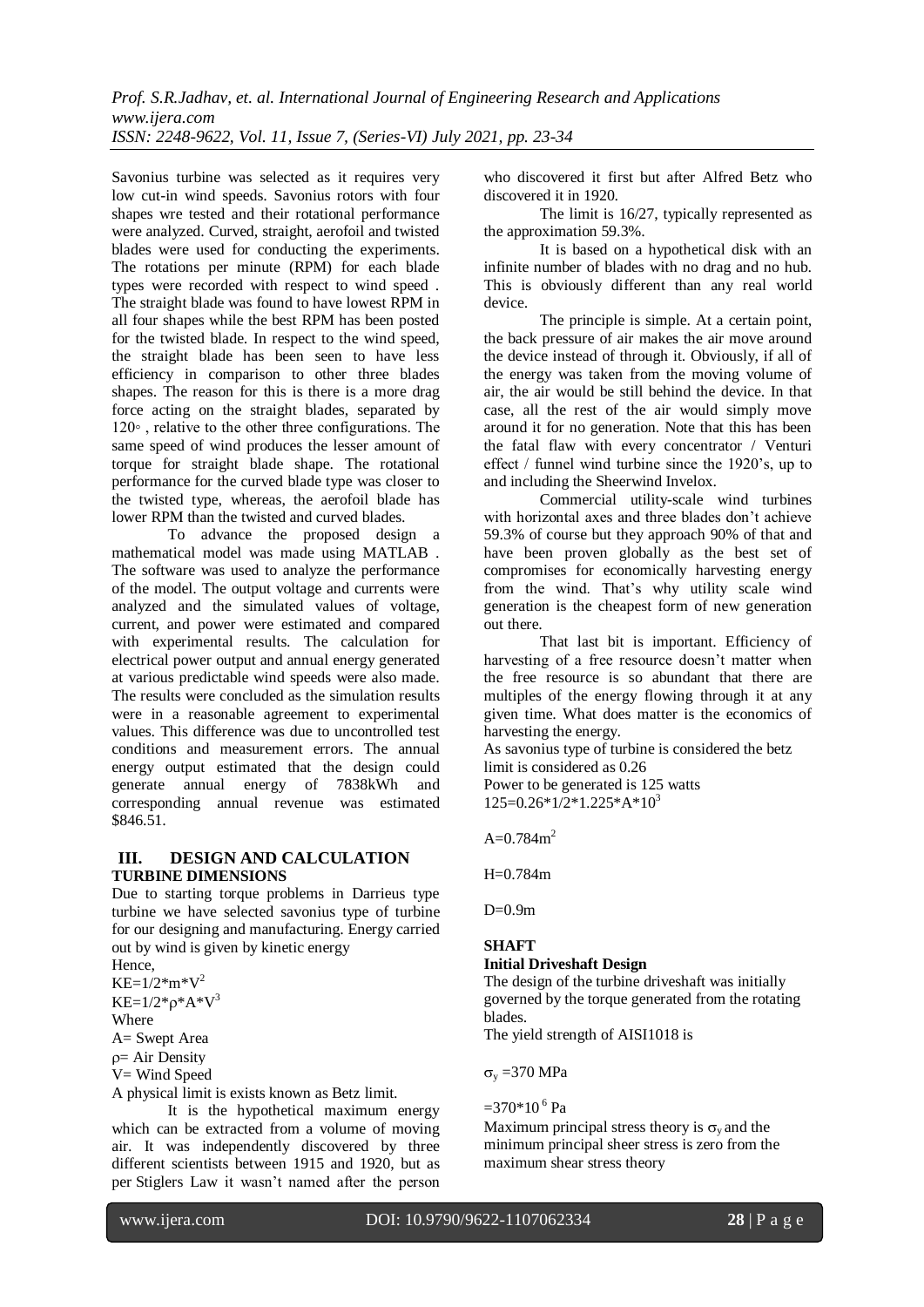$\tau_{\text{max}} = TD\sqrt{2J}$ 

Polar moment of inertia

 $J = \pi/2[(D_0/2)^4 - (D_i/2)^4]$ 

Wind Force

When moving air wind is stopped by a surface the dynamic energy in the wind is transformed to pressure. The pressure acting the surface transforms to force

 $F_w = p_d * A$ 

 $=1/2$ \* $\rho$ \* $V^2$ \*A  $F_w=$ wind force  $(N)$ A=surface  $area(m^2)$  $p_d$ =dynamic pressure(Pa)  $p =$ density of air (kg/m<sup>3</sup>) V=wind speed $(m/s)$ 

 $F_w = 0.5 * 1.225 * 10^2 * 0.78492$ 

 $F_w=48N$ 

 $T=F_w*r$ 

 $T = 48*0.45$ 

 $T = 21.6$ Nm

Assume  $D_0 = 0.025m$  $D_i = 0.019m$  $J = \pi/2[(D_0/2)^4 - (D_i/2)^4]$ 

 $J = \pi/2[(0.025/2)^4 - (0.019/2)^4]$ 

 $J=2.555*10^{-8}$ 

 $\tau_{\rm max} = T^*D_0/2^*J$  $\tau_{\text{max}}$ =21.6\*0.025/2\*2.555\*10<sup>-8</sup>

 $\tau_{\text{max}}$ =10.56\*10<sup>6</sup>Pa

185MPa $>\tau_{\text{max}}$ 

Therefore design is safe.

## **BEARING**

A **bearing** is a machine element that constrains relative motion to only the desired motion, and reduces friction between moving parts. The design of the bearing may, for example, provide for free linear movement of the moving part or for free rotation around a fixed axis or, it may *prevent* a motion by controlling the vectors of normal forces that bear on the moving parts. Most bearings facilitate the desired motion by minimizing friction. Bearings are classified broadly according to the type of operation, the motions allowed, or to the directions of the loads (forces) applied to the parts.

Rotary bearings hold rotating components such as shafts or axles within mechanical systems, and transfer axial and radial loads from the source of the load to the structure supporting it. The simplest form of bearing, the *plain bearing*, consists of a shaft rotating in a hole. Lubrication is often used to reduce friction. In the *ball bearing* and *roller bearing*, to prevent sliding friction, rolling elements such as rollers or balls with a circular cross-section are located between the races or journals of the bearing assembly. A wide variety of bearing designs exists to allow the demands of the application to be correctly met for maximum efficiency, reliability, durability and performance.

The term "bearing" is derived from the verb "to bear" a bearing being a machine element that allows one part to bear (i.e., to support) another. The simplest bearings are bearing surfaces, cut or formed into a part, with varying degrees of control over the form, size, roughness and location of the surface. Other bearings are separate devices installed into a machine or machine part. The most sophisticated bearings for the most demanding applications are very precise devices; their manufacture requires some of the highest standards of current technology.

The radial load acting on bearing is because of the weigtht of blades and wind force.

 $W_b$  = weight of blade

 $W_b = 58.86N$  (Approx weight of three blades in newton)

 $F_w =$  Wind force

 $F = F_w + W_b$ 

 $F_r = 48 + 58.86$ 

 $F = 106.86s$ 

 $F_r = 107N$ 

 $P=XVF_r+YF_a$ 

P=Equivalent dynamic load (N)

X=Radial Load Constant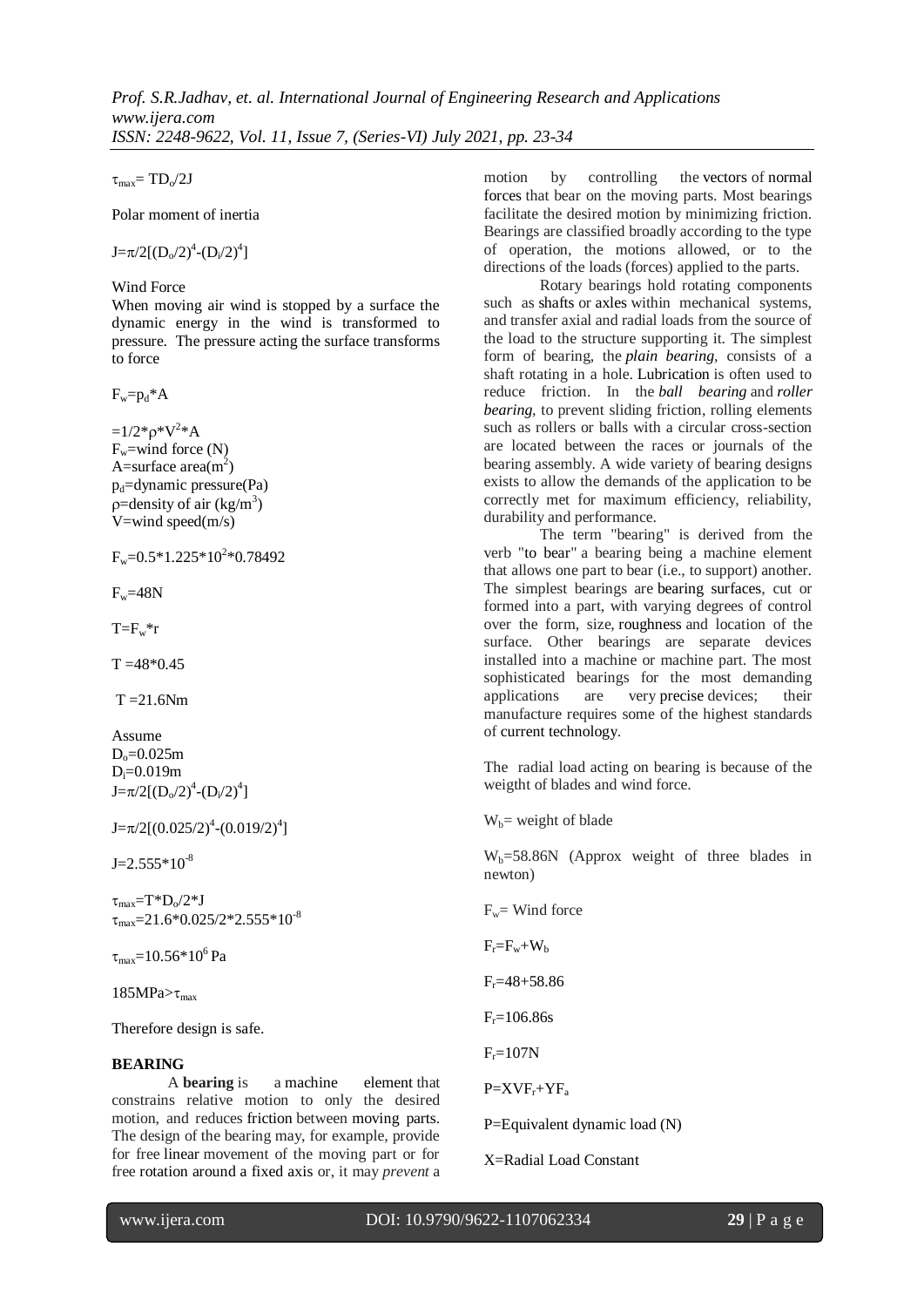| Y=Axial Load Constant                                                                                   | $L_{h10} = 6000$ hrs (for short period application with no<br>seriousconsequences)<br>$L_{10} = L_{h10} * 60 * 160 / 10^6$                                 |  |  |
|---------------------------------------------------------------------------------------------------------|------------------------------------------------------------------------------------------------------------------------------------------------------------|--|--|
| $F_r$ =Radial load                                                                                      |                                                                                                                                                            |  |  |
| $F_a = Axial$ Load                                                                                      | Where,<br>$n=$ number of revolutions per minutes = 160rpm                                                                                                  |  |  |
| V=race rotation factor                                                                                  | $L_{10h}$ =Rated life of bearing (6000hrs. in our case)                                                                                                    |  |  |
| $P_e = V F_r * K_a$                                                                                     | $L_{10} = 57.6$ million revolution                                                                                                                         |  |  |
| As calculated above $F_r = 107N$ and $F_a = 0$<br>$V=1$ when the inner race rotates while outer race is | Using load life relationship                                                                                                                               |  |  |
| held stationary in housing<br>$K_a=1.2$ (load factor)                                                   | $L_{10} = (C/Pe)^3$                                                                                                                                        |  |  |
| $X=1$ and $Y=0$ from table                                                                              | $C=(L_{10})^{1/3}P_e$                                                                                                                                      |  |  |
| $P_e = 1*107*1.2$                                                                                       | $C = 495.875N$                                                                                                                                             |  |  |
| $P_e = 128.4N$                                                                                          | From table (V.B.Bhandari)                                                                                                                                  |  |  |
| Now bearing life is calculated as                                                                       | 32005X                                                                                                                                                     |  |  |
| Tip speed ratio for savonius type of turbine is 0.7-<br>0.8                                             | $Do=47mm$                                                                                                                                                  |  |  |
| Tip speed ratio= Tip speed/Wind speed<br>$0.8 =$ Tip speed/10                                           | $D_i = 25$ mm                                                                                                                                              |  |  |
|                                                                                                         | $B=15$ mm                                                                                                                                                  |  |  |
| Tip speed= $8m/s$                                                                                       | $C = 25500N$                                                                                                                                               |  |  |
| RPM= $8*60/\pi*D$                                                                                       | $C_0 = 5600$                                                                                                                                               |  |  |
| RPM=152.78rpm                                                                                           |                                                                                                                                                            |  |  |
| $RPM=160$ rpm                                                                                           | Bearing designation 32005X is selected as dynamic<br>load carrying capacity calculated is less than<br>standard dynamic load carrying capacity of bearing. |  |  |

#### **IV. RESULT**

| Sr. No. | Velocity(m/s) | <b>RPM</b> | Current(Amp) | Voltage | Power(watt) |
|---------|---------------|------------|--------------|---------|-------------|
| 1.      |               | 61         | 1.5          | 0.8     | 0.4         |
| ۷.      | 2.6           | 70         | 1.8          | 1.0     | 0.6         |
| ⌒<br>Ć. |               | 87         |              | 1.1     | 0.733       |
| 4.      | 3.8           | 107        | 2.2          | 1.4     | 1.026       |
| C.      |               | 130        | 3.3          | 1.5     | 1.65        |
| 6.      | 6             | 185        | 4.5          | 1.7     | 2.55        |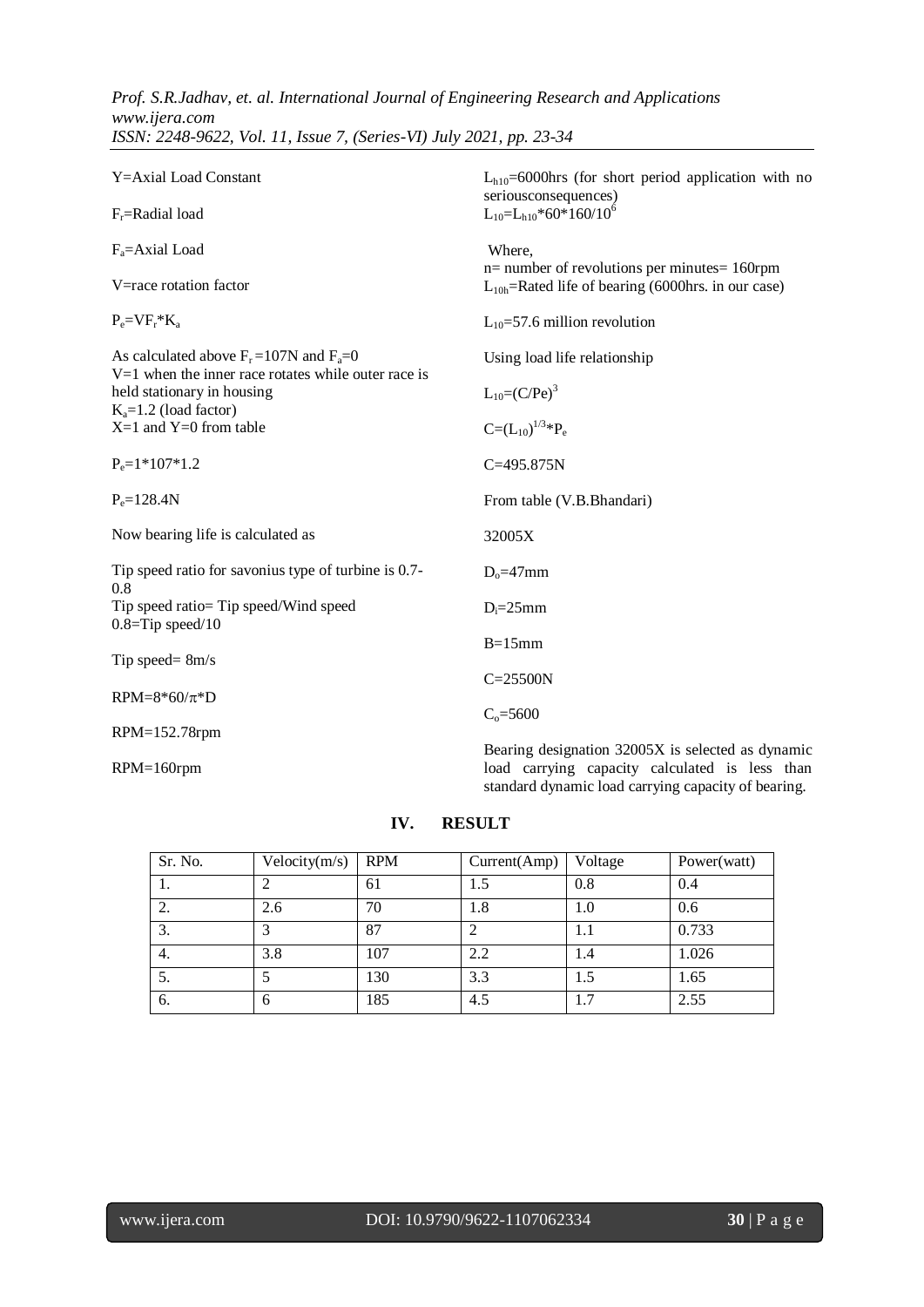

l

www.ijera.com DOI: 10.9790/9622-1107062334 **31** | P a g e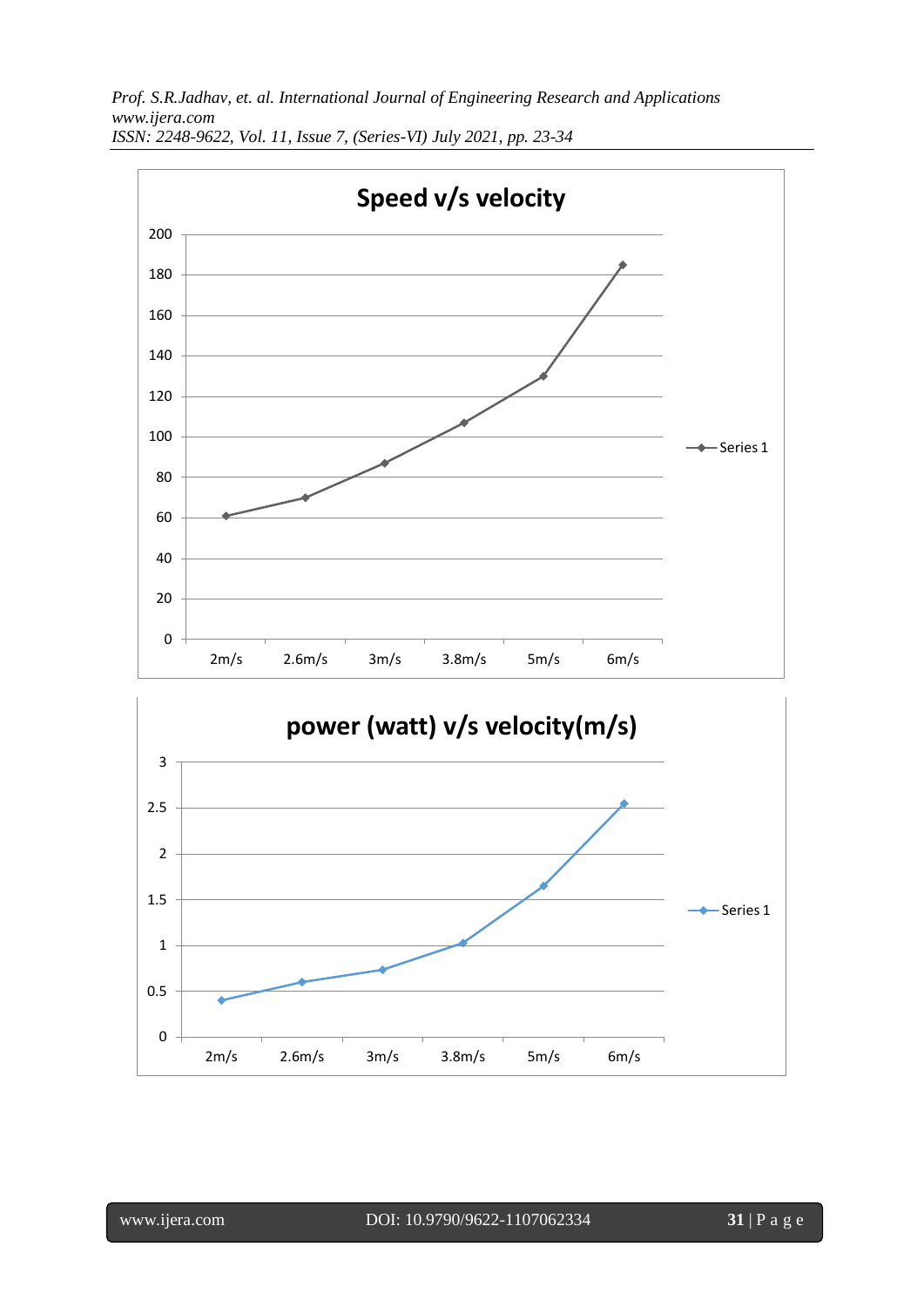

## **V. CONCLUSION**

If any conclusion can be drawn is that the VAWT technology undoubtedly will be with us in the future, and can be seen all around us, as has happened with other renewable technologies for electricity production, such as HAWT , thus becoming part of the future renewable energy range and the business network, contributing to the reduction of CO2 production and economic growth.

Hence we decided to design a portable vertical axis wind turbine for our project. The designed turbine should be for use in emergency situation or else while trekking where power source is unavailable. Hence such turbines should operate even at slow wind speeds and this can be made possible by using various attachments like wind boosters , wind flaps or designing blades giving maximum power output or use of permanent magnet bearing to reduce frictional losses and indirectly increase power output. Considering the power output the portability of turbine can be done by using foldable blades and designing the height as low as possible so that it can be packed easily in a bag. These all parameters are decided keeping in mind the cost and market availability of the components.

## **VI. FUTURE SCOPE**

Although predicting the future based on data is not always fully conclusive, we can deduce that: The VAWT technology is sliding into the use in small generating installations, especially in urban environments that currently have winds that are not exploited. There are studies about the omnidirectional-guide-vane which make power,

speed and torque increase markedly in these sorts of environments .

Employing Wind VAWT in hybrid power generation system can be the solution at many locations since the cost of this system is considered to be lower than the use of both individual technologies .

About the studies devoted to the types of optimal generators for producing electricity from wind energy in urban environments it can be drawn that the desired features are: -

1) Low cogging torque.

2) Very high electrical and mechanical efficiency (including the operation of main charge).

3) Compact size and high specific torque / power.

4) Lower noise and vibration. –

5) Cheap and easy to manufacture and install.

Due to the high cost and risk involved in the physical realization of a model to be submitted to the testing necessary to meet the various operating parameters as well as how changes in the environment and morphology evidence bearing on this, numerous studies have been devoted, through computer programs and various calculation methodologies, to try to improve the performance and efficiency of VAWT, and this will continue until noticeable results are achieved and someone bets by the use of technology.

For high volume productions using the technology HAWT large wind turbines will remain the most common used technology, as yields and production are higher when compared with the VAWT. But the use of VAWT small wind farms is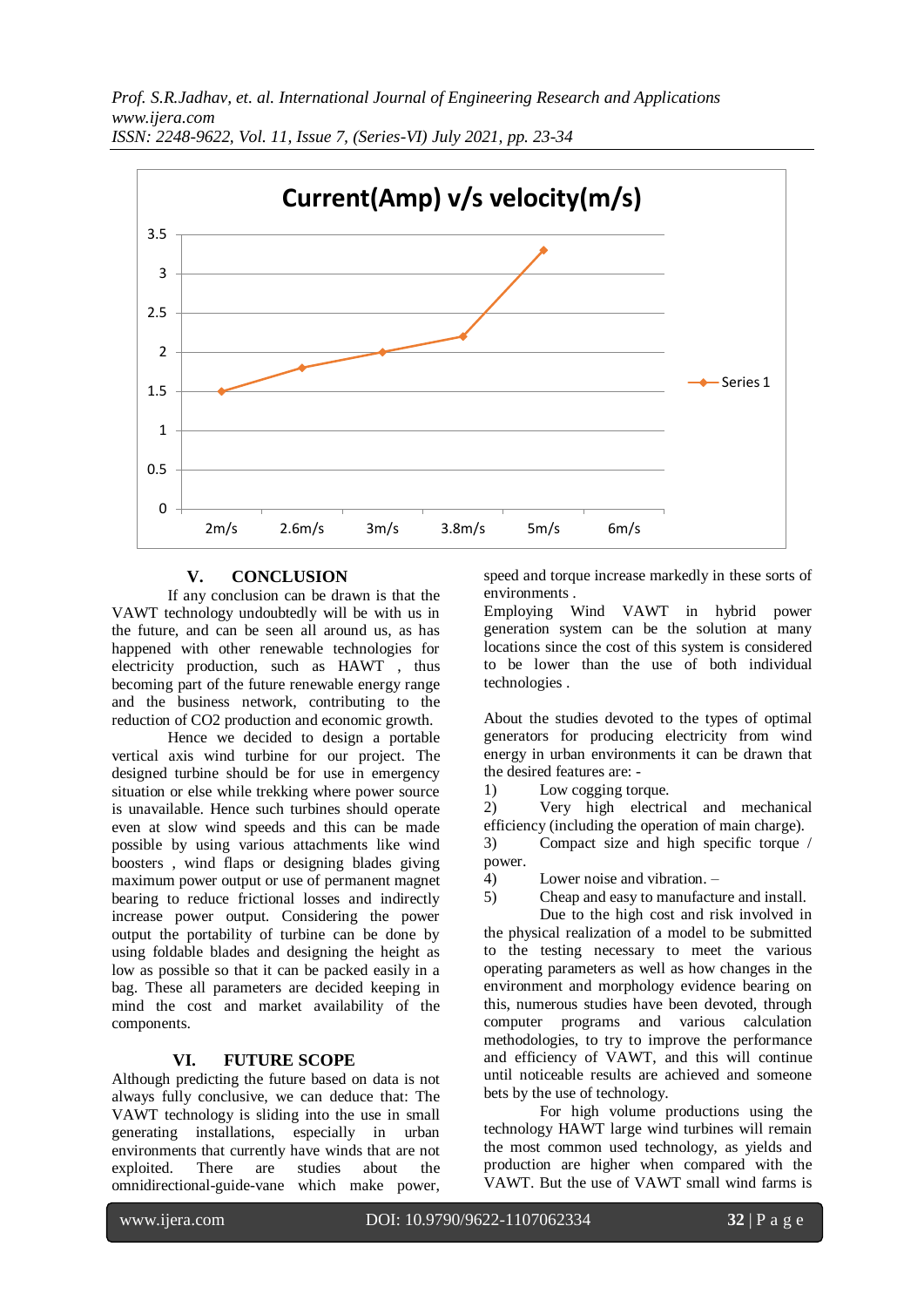not excluded, as it has been concluded that, contrary to what happens to the HAWT – The closer they are between them, the lower power coefficient they get, under certain provisions of proximity, VAWT increases it. This does not exclude the situation of small VAWT wind farms on the roofs of buildings or in high places either urban or rural environments.





Blades with frame Frame

#### **REFERENCES**

- [1]. Craig Stout , Sheikh Islam ,Alasdair White , Scott Arnott , Erald Kollovozi , Morven Shaw , Ghazi Droubi , Yashwant Singha , Benjamin Bird 'Efficiency improvement of vertical axis wind turbine with an upstream deflector'
- [2]. Hashem and M.H. Mohamed 'Aerodynamic performance enhancements of H-rotor Darrieus wind turbine'.
- [3]. M.M.S.R.S. Bhargava , Velamati Ratna Kishorea, Vaitla Laxmanb 'Influence of fluctuating wind conditions on vertical axis



Assembly of VAWT Stand and Generator Gear Arrangement



wind turbine using a three dimensional CFD model'.

- [4]. Bavin Loganathan, Israt Mustary, Harun Chowdhury, Firoz Alam 'Study on effect of turbulence on a savonius type micro wind turbine'.
- [5]. Lidia Lombardi, Barbara Mendecka, Ennio Carnevale, Wojciech Stanek 'Environmental impacts of electricity production of micro wind turbines with vertical axis'.
- [6]. Sahishnu R. Shah , Rakesh Kumar b, Kaamran Raahemifar , Alan S. Fung **'**Rresearch on small scale vertical axis wind turbine'.